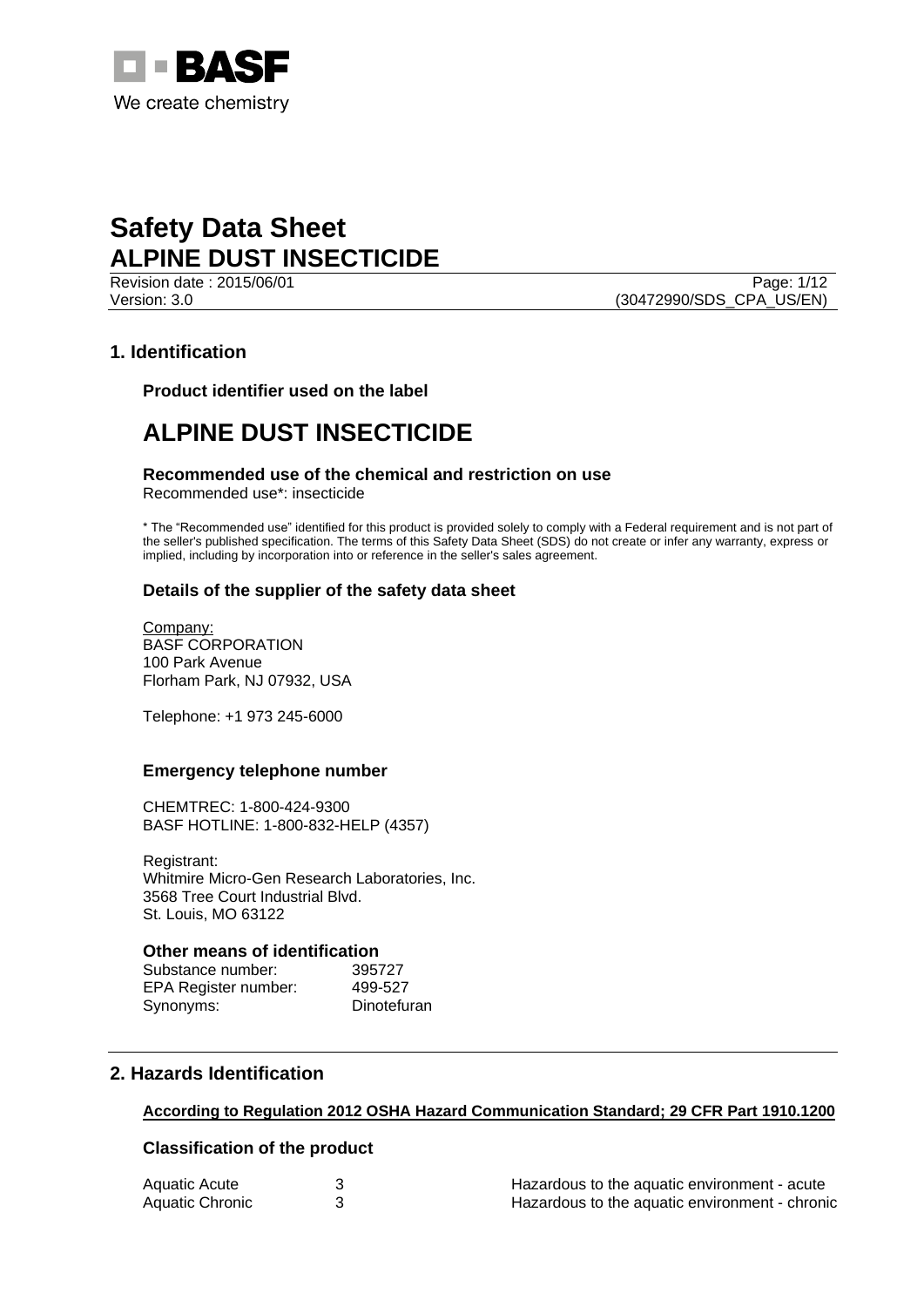## **Label elements**

The product does not require a hazard warning label in accordance with GHS criteria.

## **Hazards not otherwise classified**

Labeling of special preparations (GHS):

The following percentage of the mixture consists of components(s) with unknown hazards regarding the acute toxicity: 7 % dermal

The following percentage of the mixture consists of components(s) with unknown hazards regarding the acute toxicity: 2 % Inhalation - dust

This product is not combustible in the form in which it is shipped by the manufacturer, but may form a combustible dust through downstream activities (e.g. grinding, pulverizing) that reduce its particle size.

## **According to Regulation 1994 OSHA Hazard Communication Standard; 29 CFR Part 1910.1200**

## **Emergency overview**

CAUTION: KEEP OUT OF REACH OF CHILDREN. KEEP OUT OF REACH OF DOMESTIC ANIMALS. Moderately irritating to the eyes. Avoid contact with the skin, eyes and clothing. Wash thoroughly after handling.

# **3. Composition / Information on Ingredients**

**According to Regulation 2012 OSHA Hazard Communication Standard; 29 CFR Part 1910.1200**

| <b>CAS Number</b> | Weight %      | <b>Chemical name</b>                              |
|-------------------|---------------|---------------------------------------------------|
| 165252-70-0       | $0.25 \%$     | 1 Guanidine, N"-methyl-N-nitro-N'-[(tetrahydro-3- |
|                   |               | furanyl)methyl]-                                  |
| 1309-37-1         | $1.0 - 3.0\%$ | Iron oxide                                        |
| 1344-28-1         | $3.0 - 7.0\%$ | Aluminum oxide                                    |
| 61790-53-2        | $< 99.0\%$    | Diatomaceous Earth                                |

## **According to Regulation 1994 OSHA Hazard Communication Standard; 29 CFR Part 1910.1200**

| <b>CAS Number</b> | Weight %  | <b>Chemical name</b>                              |
|-------------------|-----------|---------------------------------------------------|
| 165252-70-0       | $0.25 \%$ | 1 Guanidine, N"-methyl-N-nitro-N'-[(tetrahydro-3- |
|                   |           | furanyl)methyl]-                                  |
| 61790-53-2        | 99.75%    | Diatomaceous Earth                                |

# **4. First-Aid Measures**

## **Description of first aid measures**

**General advice:**

Remove contaminated clothing.

**If inhaled:** Keep patient calm, remove to fresh air.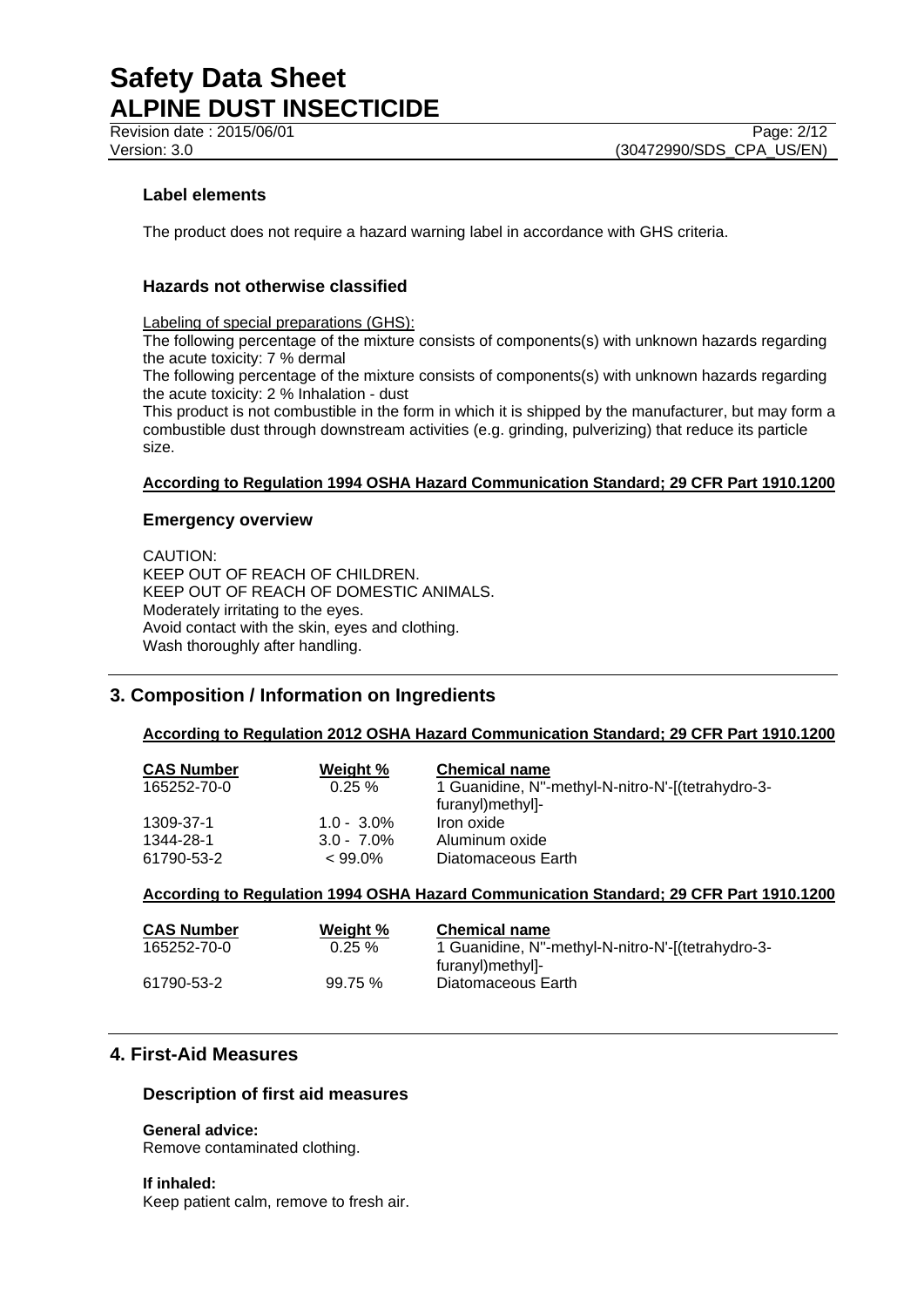#### **If on skin:**

Wash thoroughly with soap and water.

#### **If in eyes:**

Wash affected eyes for at least 15 minutes under running water with eyelids held open.

#### **If swallowed:**

Rinse mouth and then drink plenty of water.

## **Most important symptoms and effects, both acute and delayed**

Symptoms: No significant reaction of the human body to the product known.

## **Indication of any immediate medical attention and special treatment needed**

Note to physician

Treatment: Symptomatic treatment (decontamination, vital functions).

## **5. Fire-Fighting Measures**

## **Extinguishing media**

Suitable extinguishing media: foam, dry powder, carbon dioxide, water spray

### **Special hazards arising from the substance or mixture**

Hazards during fire-fighting: carbon monoxide, carbon dioxide, nitrogen dioxide, nitrogen oxide, If product is heated above decomposition temperature, toxic vapours will be released. The substances/groups of substances mentioned can be released in case of fire.

### **Advice for fire-fighters**

Protective equipment for fire-fighting: Firefighters should be equipped with self-contained breathing apparatus and turn-out gear.

#### **Further information:**

Evacuate area of all unnecessary personnel. Contain contaminated water/firefighting water. Do not allow to enter drains or waterways. Dusty conditions may ignite explosively in the presence of an ignition source causing flash fire.

### **6. Accidental release measures**

Further accidental release measures:

Avoid dispersal of dust in the air (i.e., clearing dust surfaces with compressed air). Avoid the formation and build-up of dust - danger of dust explosion. Dust in sufficient concentration can result in an explosive mixture in air. Handle to minimize dusting and eliminate open flame and other sources of ignition.

## **Personal precautions, protective equipment and emergency procedures**

Take appropriate protective measures. Clear area. Shut off source of leak only under safe conditions. Extinguish sources of ignition nearby and downwind. Ensure adequate ventilation. Wear suitable personal protective clothing and equipment.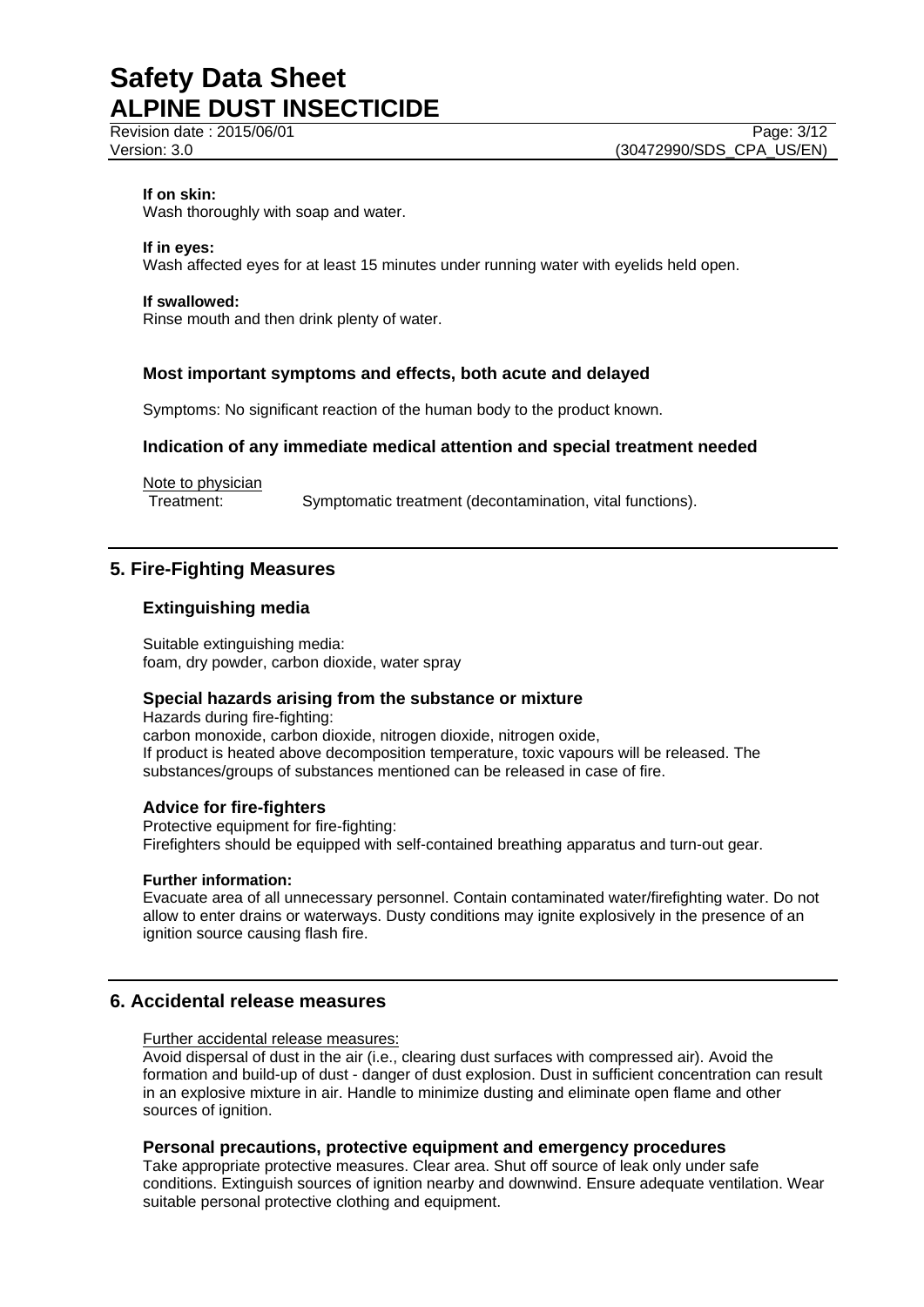Revision date : 2015/06/01

### **Environmental precautions**

Do not discharge into the subsoil/soil. Do not discharge into drains/surface waters/groundwater. Contain contaminated water/firefighting water. A spill of or in excess of the reportable quantity requires notification to state, local and national emergency authorities. This product is not regulated by CERCLA ('Superfund').

## **Methods and material for containment and cleaning up**

Dike spillage. Sweep/shovel up. Avoid raising dust. Use wet cleaning methods when applicable. Place into suitable containers for reuse or disposal in a licensed facility. Spilled substance/product should be recovered and applied according to label rates whenever possible. If application of spilled substance/product is not possible, then spills should be contained, solidified, and placed in suitable containers for disposal. After decontamination, spill area can be washed with water. Collect wash water for approved disposal.

## **7. Handling and Storage**

## **Precautions for safe handling**

RECOMMENDATIONS ARE FOR MANUFACTURING, COMMERCIAL BLENDING, AND PACKAGING WORKERS. PESTICIDE APPLICATORS & WORKERS must refer to the Product Label and Directions for Use attached to the product. Provide good ventilation of working area (local exhaust ventilation if necessary). Keep away from sources of ignition - No smoking. Keep container tightly sealed. Protect against heat. Handle and open container with care. Do not open until ready to use. Once container is opened, content should be used as soon as possible. Provide means for controlling leaks and spills. Follow label warnings even after container is emptied. The substance/ product may be handled only by appropriately trained personnel. Avoid all direct contact with the substance/product. Avoid contact with the skin, eyes and clothing. Avoid inhalation of dusts/mists/vapours. Wear suitable personal protective clothing and equipment.

### Protection against fire and explosion:

The relevant fire protection measures should be noted. Fire extinguishers should be kept handy. Avoid all sources of ignition: heat, sparks, open flame. Avoid extreme heat. Ground all transfer equipment properly to prevent electrostatic discharge. Electrostatic discharge may cause ignition. Avoid dust formation. Dust in sufficient concentration can result in an explosive mixture in air. Handle to minimize dusting and eliminate open flame and other sources of ignition. Routine housekeeping should be instituted to ensure that dusts do not accumulate on surfaces. Dry powders can build static electricity charges when subjected to the friction of transfer and mixing operations. Provide adequate precautions, such as electrical grounding and bonding, or inert atmospheres. Refer to NFPA 654, Standard for the Prevention of Fire and Dust Explosions from the Manufacturing, Processing, and Handling of Combustible Particulate Solids (2013 Edition) for safe handling.

### **Conditions for safe storage, including any incompatibilities**

Segregate from incompatible substances. Segregate from foods and animal feeds. Segregate from textiles and similar materials.

Further information on storage conditions: Keep only in the original container in a cool, dry, wellventilated place away from ignition sources, heat or flame. Protect containers from physical damage. Protect against contamination. The authority permits and storage regulations must be observed.

Storage stability: May be kept indefinitely if stored properly. If an expiry date is mentioned on the packaging/label this takes priority over the statements on storage duration in this safety data sheet.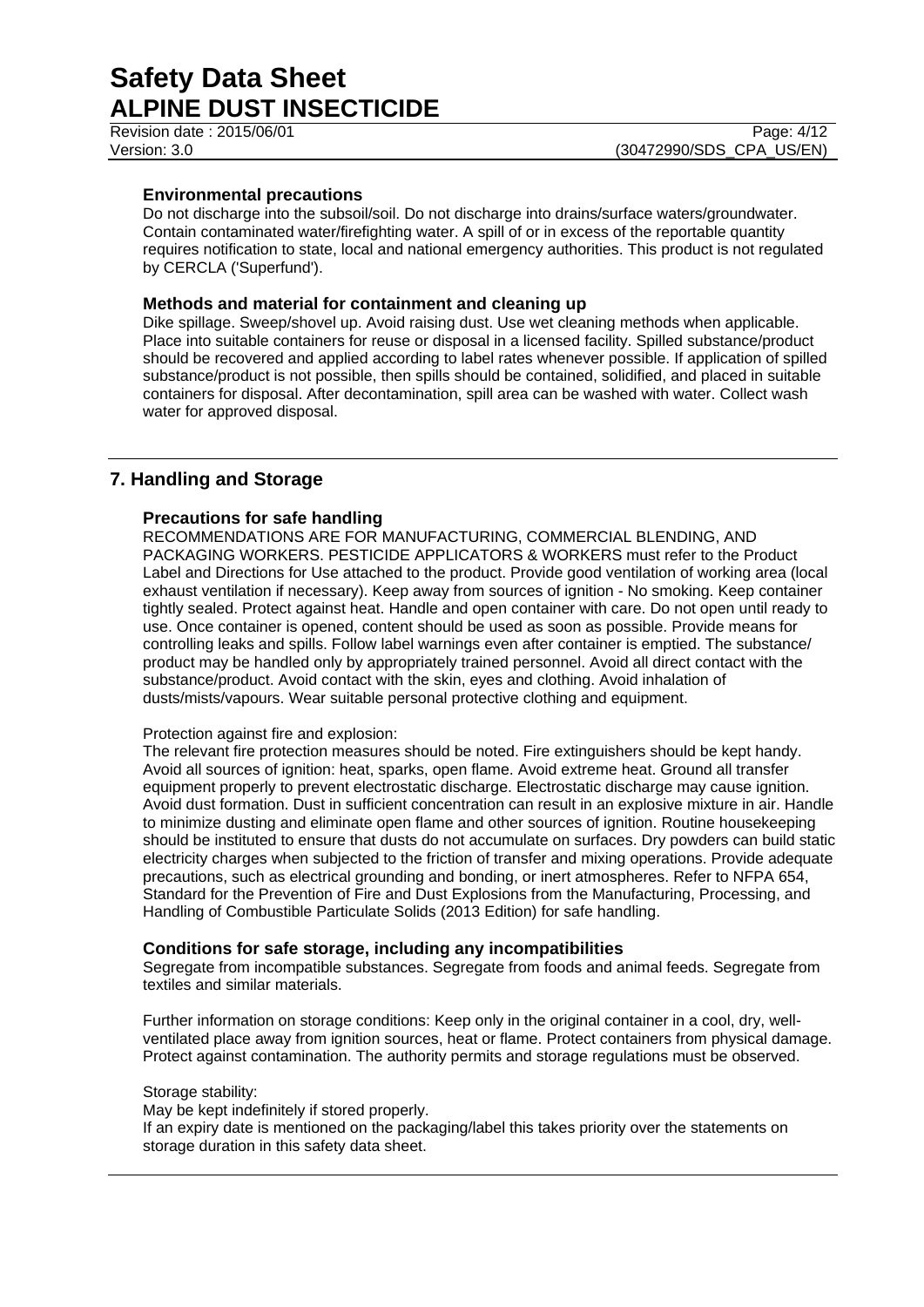**Users of a pesticidal product should refer to the product label for personal protective equipment requirements.**

### **Components with occupational exposure limits**

| Iron oxide         | OSHA PEL         | PEL 10 mg/m3 fumes/smoke; TWA value 10<br>mg/m3 fumes/smoke;                                                                                                                                                                                                                             |
|--------------------|------------------|------------------------------------------------------------------------------------------------------------------------------------------------------------------------------------------------------------------------------------------------------------------------------------------|
|                    | <b>ACGIH TLV</b> | TWA value 5 mg/m3 Respirable fraction;                                                                                                                                                                                                                                                   |
| Aluminum oxide     | OSHA PEL         | PEL 5 mg/m3 Respirable fraction; PEL 15<br>mg/m3 Total dust; TWA value 10 mg/m3 Total<br>dust; TWA value 5 mg/m3 Respirable fraction                                                                                                                                                     |
|                    | <b>ACGIH TLV</b> | TWA value 1 mg/m3 Respirable fraction;                                                                                                                                                                                                                                                   |
| Diatomaceous Earth | <b>OSHA PEL</b>  | TWA value 6 mg/m3; TWA value 0.8 mg/m3;<br>The exposure limit is calculated from the<br>equation, 80/(%SiO2), using a value of 100%<br>SiO2. Lower percentages of SiO2 will yield higher<br>exposure limits.<br>TWA value 20 millions of particles per cubic foot<br>of air $\therefore$ |

### **Advice on system design:**

Whenever possible, engineering controls should be used to minimize the need for personal protective equipment. It is recommended that all dust control equipment such as local exhaust ventilation and material transport systems involved in handling of this product contain explosion relief vents or an explosion suppression system or an oxygen deficient environment. Ensure that dusthandling systems (such as exhaust ducts, dust collectors, vessels, and processing equipment) are designed in a manner to prevent the escape of dust into the work area (i.e., there is no leakage from the equipment). Use only appropriately classified electrical equipment and powered industrial trucks.

### **Personal protective equipment**

## **RECOMMENDATIONS FOR MANUFACTURING, COMMERCIAL BLENDING, AND PACKAGING WORKERS:**

### **Respiratory protection:**

Wear respiratory protection if ventilation is inadequate. Wear a NIOSH-certified (or equivalent) organic vapour/particulate respirator. For situations where the airborne concentrations may exceed the level for which an air purifying respirator is effective, or where the levels are unknown or Immediately Dangerous to Life or Health (IDLH), use NIOSH-certified full facepiece pressure demand self-contained breathing apparatus (SCBA) or a full facepiece pressure demand supplied-air respirator (SAR) with escape provisions.

### **Hand protection:**

Chemical resistant protective gloves, Protective glove selection must be based on the user's assessment of the workplace hazards.

### **Eye protection:**

Safety glasses with side-shields. Tightly fitting safety goggles (chemical goggles). Wear face shield if splashing hazard exists.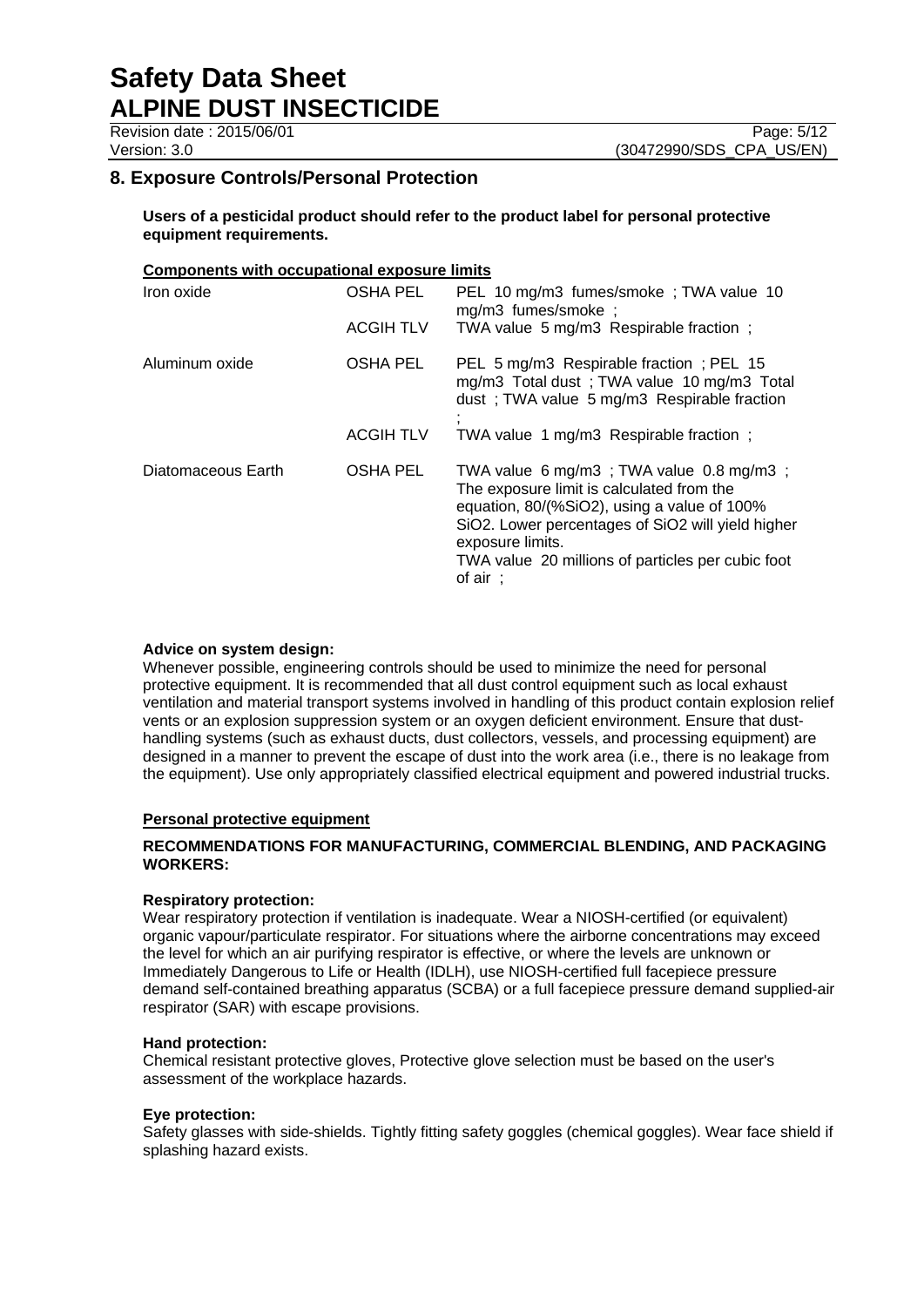Revision date : 2015/06/01 Page: 6/12

Version: 3.0 (30472990/SDS\_CPA\_US/EN)

### **Body protection:**

Body protection must be chosen depending on activity and possible exposure, e.g. head protection, apron, protective boots, chemical-protection suit.

### **General safety and hygiene measures:**

RECOMMENDATIONS FOR MANUFACTURING, COMMERCIAL BLENDING, AND PACKAGING WORKERS Wear long sleeved work shirt and long work pants in addition to other stated personal protective equipment. Work place should be equipped with a shower and an eye wash. Handle in accordance with good industrial hygiene and safety practice.

# **9. Physical and Chemical Properties**

| Form:                  | powder                                                       |
|------------------------|--------------------------------------------------------------|
| Odour:                 | earthy                                                       |
| Odour threshold:       | Not determined due to potential health hazard by inhalation. |
| Colour:                | white                                                        |
| pH value:              | approx. $7 - 8$                                              |
|                        | $(1\%$ (m), 22.5 °C)                                         |
| Melting point:         | 760 °C                                                       |
| Boiling point:         | not applicable                                               |
| Flash point:           | not applicable                                               |
| Flammability:          | Based on the structure or composition                        |
|                        | there is no indication of flammability                       |
| Lower explosion limit: | As a result of our experience with this                      |
|                        | product and our knowledge of its                             |
|                        | composition we do not expect any                             |
|                        | hazard as long as the product is used                        |
|                        | appropriately and in accordance with                         |
|                        | the intended use.                                            |
| Upper explosion limit: | As a result of our experience with this                      |
|                        | product and our knowledge of its                             |
|                        | composition we do not expect any                             |
|                        | hazard as long as the product is used                        |
|                        | appropriately and in accordance with                         |
|                        | the intended use.                                            |
| Vapour density:        | not applicable                                               |
| Self-ignition          | Based on its structural properties the                       |
| temperature:           | product is not classified as self-                           |
|                        | igniting.                                                    |
| Thermal decomposition: | carbon monoxide, carbon dioxide, nitrogen dioxide, nitrogen  |
|                        | oxide                                                        |
|                        | Stable at ambient temperature. If product is heated above    |
|                        | decomposition temperature toxic vapours may be released. To  |
|                        | avoid thermal decomposition, do not overheat.                |
| Solubility in water:   | dispersible                                                  |
| Evaporation rate:      | not applicable                                               |
| Other Information:     | If necessary, information on other physical and chemical     |
|                        | parameters is indicated in this section.                     |

# **10. Stability and Reactivity**

## **Reactivity**

No hazardous reactions if stored and handled as prescribed/indicated.

Corrosion to metals: Corrosive effects to metal are not anticipated.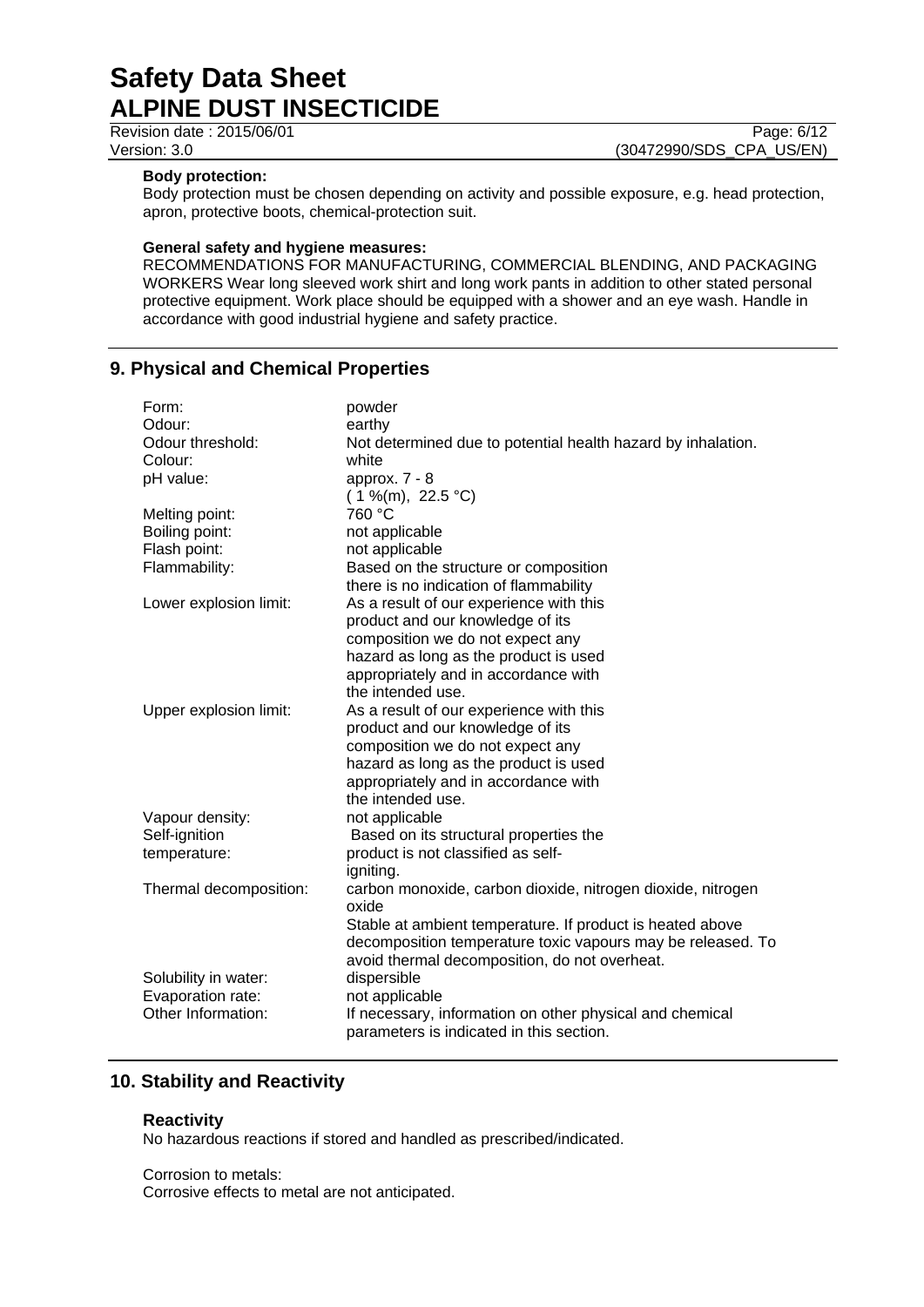Revision date : 2015/06/01 Page: 7/12

Version: 3.0 **(30472990/SDS\_CPA\_US/EN)** 

#### Oxidizing properties:

Based on its structural properties the product is not classified as oxidizing.

### **Chemical stability**

The product is stable if stored and handled as prescribed/indicated.

#### **Possibility of hazardous reactions**

The product is chemically stable.

#### **Conditions to avoid**

Avoid all sources of ignition: heat, sparks, open flame. Avoid prolonged storage. Avoid electro-static discharge. Avoid contamination. Avoid prolonged exposure to extreme heat. Avoid extreme temperatures. This product may form an explosive mixture if: 1. the dust is suspended in the atmosphere as a dust cloud AND 2. the concentration of the dust is above the lower explosion limit (LEL) AND 3. the limiting oxygen concentration (LOC) is exceeded.

#### **Incompatible materials**

organic acids

#### **Hazardous decomposition products**

Decomposition products:

No hazardous decomposition products if stored and handled as prescribed/indicated., Prolonged thermal loading can result in products of degradation being given off.

Thermal decomposition:

Possible thermal decomposition products:

carbon monoxide, carbon dioxide, nitrogen dioxide, nitrogen oxide Stable at ambient temperature. If product is heated above decomposition temperature toxic vapours may be released. To avoid thermal decomposition, do not overheat.

## **11. Toxicological information**

#### **Primary routes of exposure**

Routes of entry for solids and liquids are ingestion and inhalation, but may include eye or skin contact. Routes of entry for gases include inhalation and eye contact. Skin contact may be a route of entry for liquefied gases.

### **Acute Toxicity/Effects**

Acute toxicity

Assessment of acute toxicity: Relatively nontoxic after single ingestion. Relatively nontoxic after short-term skin contact. Relatively nontoxic after short-term inhalation.

**Oral** Type of value: LD50 Species: rat Value: > 5,000 mg/kg

Inhalation Type of value: LC50 Species: rat Value: > 2.08 mg/l Exposure time: 4 h No mortality was observed.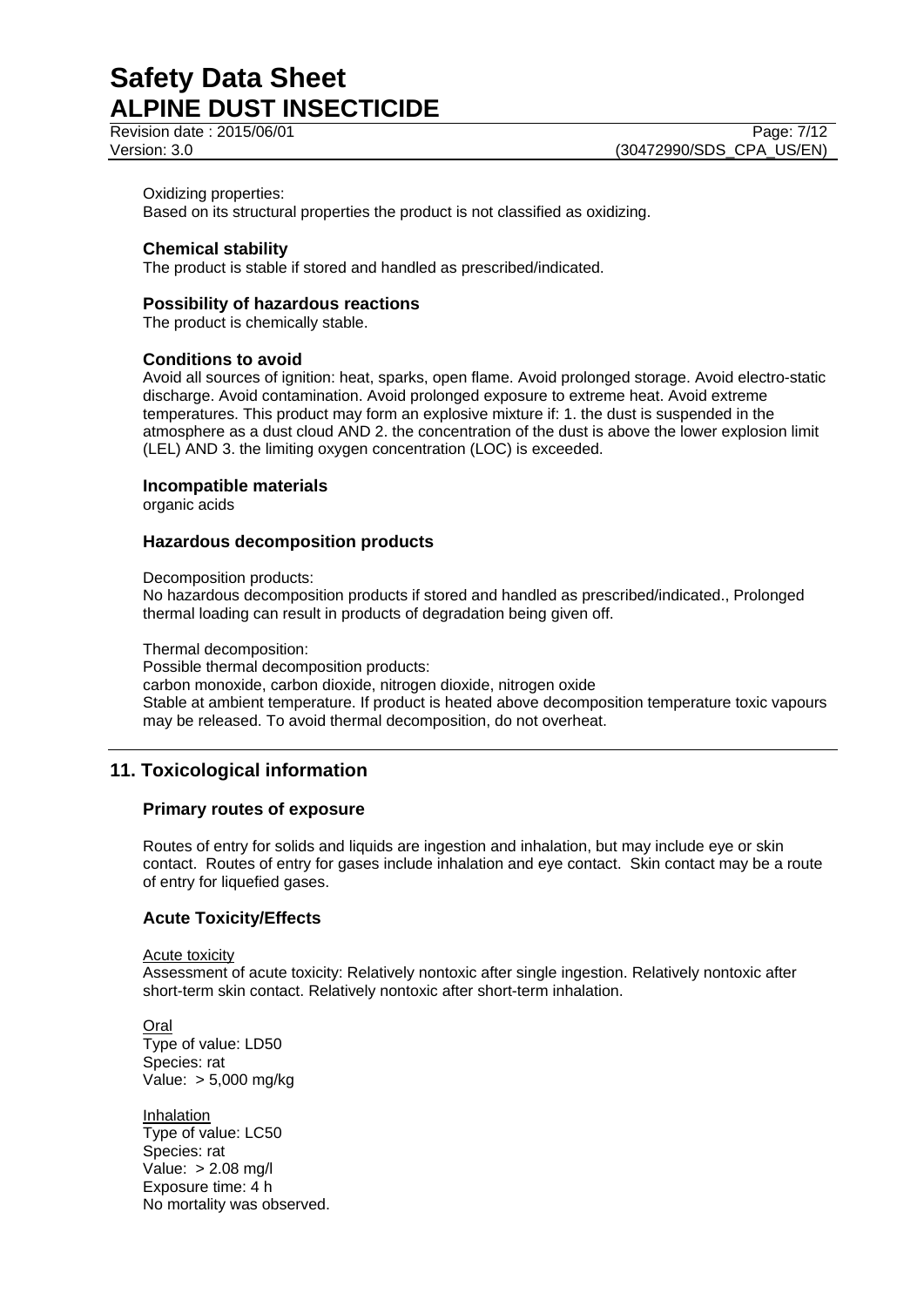Revision date : 2015/06/01 Page: 8/12 Version: 3.0 **(30472990/SDS\_CPA\_US/EN)** 

Dermal Type of value: LD50 Species: rat Value: > 5,000 mg/kg

Irritation / corrosion

Assessment of irritating effects: May cause moderate but temporary irritation to the eyes. May cause slight irritation to the skin.

Skin Species: rabbit Result: non-irritant

Eye Species: rabbit Result: non-irritant

Sensitization Assessment of sensitization: Skin sensitizing effects were not observed in animal studies.

modified Buehler test Species: guinea pig Result: Non-sensitizing.

## **Chronic Toxicity/Effects**

#### Repeated dose toxicity

Assessment of repeated dose toxicity: The product has not been tested. The statement has been derived from the properties of the individual components.

*Information on: Kieselgur*

*Assessment of repeated dose toxicity: Repeated inhalation exposure may affect certain organs.*

*Information on: Aluminum oxide*

*Assessment of repeated dose toxicity: Repeated inhalative uptake of the substance did not cause substance-related effects.*

### *Information on: Iron oxide*

*Assessment of repeated dose toxicity: The substance may cause increase in lung mass and lung tissue changes after repeated inhalation. The product has not been fully tested. The statements have been derived in parts from products of a similar structure or composition.*

*Chronic exposures have been known to produce pneumoconiosis (chronic inflammatory and fibrotic lung disease).*

----------------------------------

### Genetic toxicity

Assessment of mutagenicity: The product has not been tested. The statement has been derived from the properties of the individual components. Mutagenicity tests revealed no genotoxic potential.

#### **Carcinogenicity**

Assessment of carcinogenicity: The product has not been tested. The statement has been derived from the properties of the individual components. The results of various animal studies gave no indication of a carcinogenic effect.

Reproductive toxicity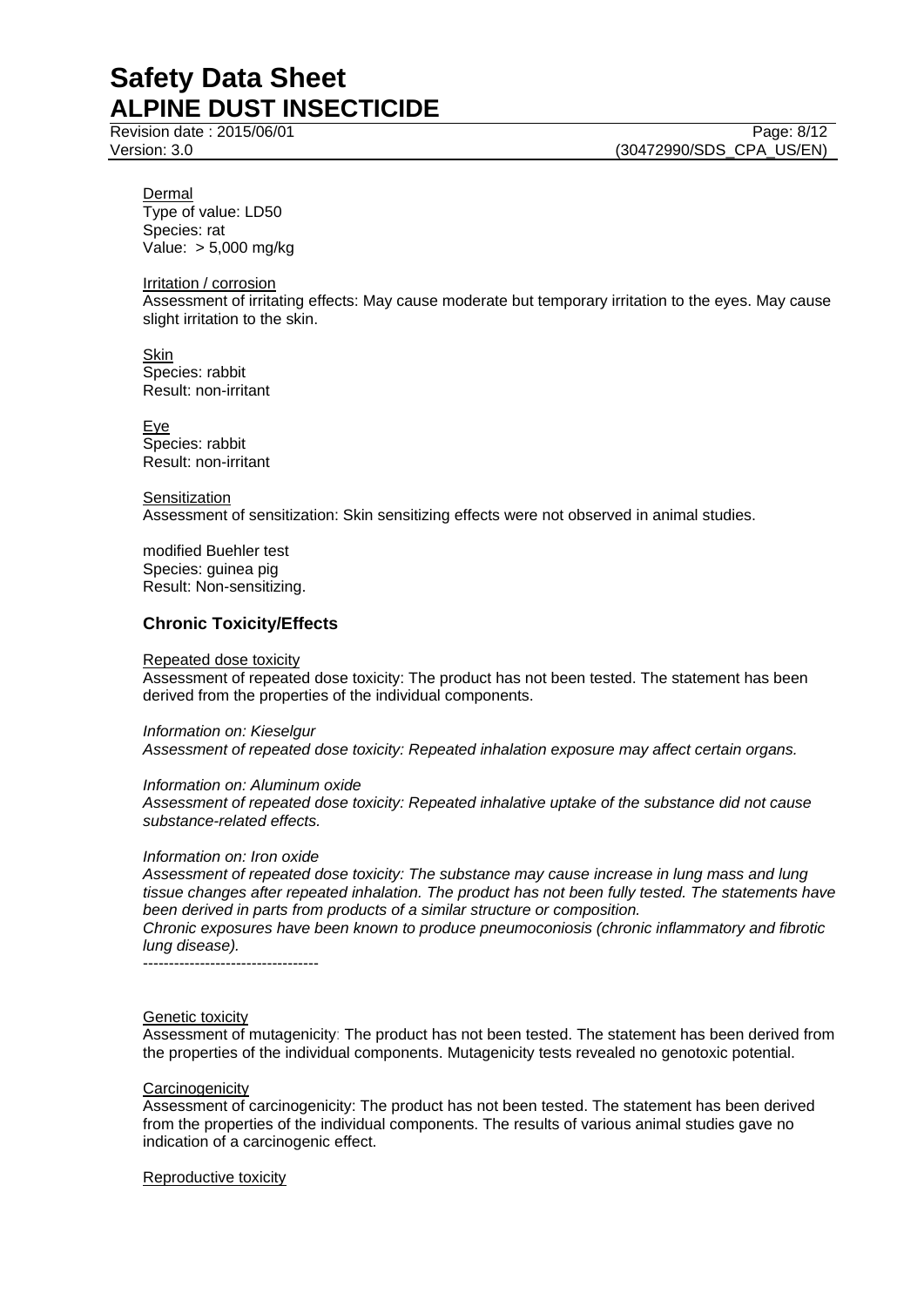Revision date : 2015/06/01 Page: 9/12

Version: 3.0 **(30472990/SDS\_CPA\_US/EN)** 

Assessment of reproduction toxicity: The product has not been tested. The statement has been derived from the properties of the individual components. The results of animal studies gave no indication of a fertility impairing effect.

## **Teratogenicity**

Assessment of teratogenicity: The product has not been tested. The statement has been derived from the properties of the individual components. Animal studies gave no indication of a developmental toxic effect at doses that were not toxic to the parental animals.

## Other Information

Misuse can be harmful to health.

## **Symptoms of Exposure**

No significant reaction of the human body to the product known.

# **12. Ecological Information**

## **Toxicity**

Aquatic toxicity

Assessment of aquatic toxicity:

There is a high probability that the product is not acutely harmful to fish. There is a high probability that the product is not acutely harmful to aquatic invertebrates.

### Toxicity to fish

*Information on: 1 Guanidine, N''-methyl-N-nitro-N'-[(tetrahydro-3-furanyl)methyl]- LC50 (96 h) > 100 mg/l, Oncorhynchus mykiss LC50 (96 h) > 100 mg/l, Cyprinus carpio*

----------------------------------

### Aquatic invertebrates

*Information on: 1 Guanidine, N''-methyl-N-nitro-N'-[(tetrahydro-3-furanyl)methyl]- EC50 (48 h) > 1,000 mg/l, Daphnia magna EC50 (96 h) 0.79 mg/l, Mysidopsis bahia* ----------------------------------

## **Persistence and degradability**

Assessment biodegradation and elimination (H2O) The product has not been tested. The statement has been derived from the properties of the individual components.

## **Bioaccumulative potential**

Assessment bioaccumulation potential The product has not been tested. The statement has been derived from the properties of the individual components.

## Assessment bioaccumulation potential

*Information on: 1 Guanidine, N''-methyl-N-nitro-N'-[(tetrahydro-3-furanyl)methyl]-*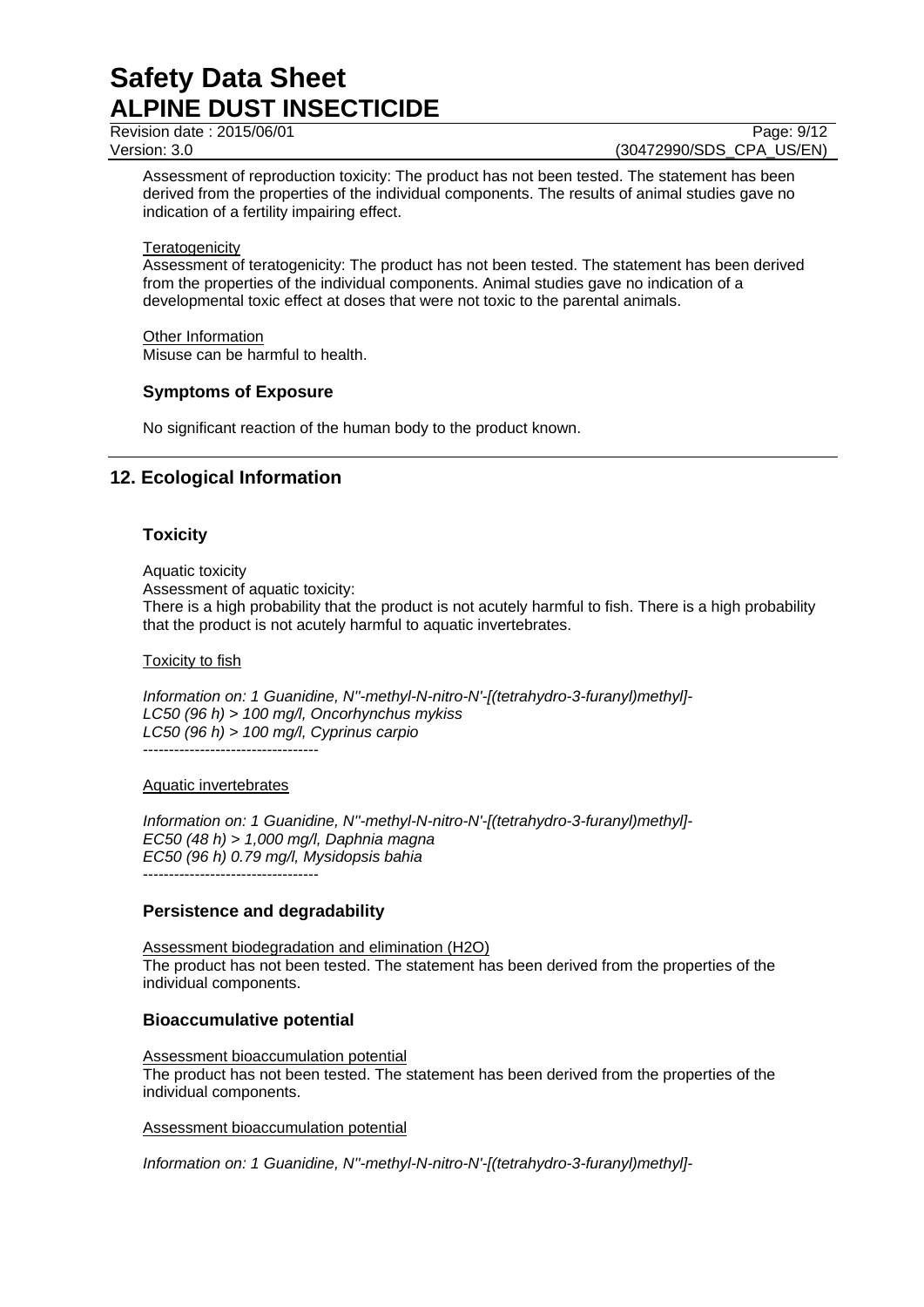Revision date : 2015/06/01 Page: 10/12

Version: 3.0 (30472990/SDS\_CPA\_US/EN)

*Because of the n-octanol/water distribution coefficient (log Pow) accumulation in organisms is not to be expected.*

----------------------------------

# **Mobility in soil**

Assessment transport between environmental compartments The product has not been tested. The statement has been derived from the properties of the individual components.

*Information on: 1 Guanidine, N''-methyl-N-nitro-N'-[(tetrahydro-3-furanyl)methyl]-*

*Following exposure to soil, the product trickles away and can - dependant on degradation - be transported to deeper soil areas with larger water loads.*

----------------------------------

## **Additional information**

Other ecotoxicological advice: Do not discharge product into the environment without control.

# **13. Disposal considerations**

### **Waste disposal of substance:**

Pesticide wastes are regulated. If pesticide wastes cannot be disposed of according to label instructions, contact the State Pesticide or Environmental Control Agency or the Hazardous Waste representative at the nearest EPA Regional Office for guidance.

### **Container disposal:**

Rinse thoroughly at least three times (triple rinse) in accordance with EPA recommendations. Consult state or local disposal authorities for approved alternative procedures such as container recycling. Recommend crushing, puncturing or other means to prevent unauthorized use of used containers.

# **14. Transport Information**

| <b>Land transport</b><br><b>USDOT</b> |                                                                |
|---------------------------------------|----------------------------------------------------------------|
|                                       | Not classified as a dangerous good under transport regulations |
| Sea transport<br><b>IMDG</b>          |                                                                |
|                                       | Not classified as a dangerous good under transport regulations |
| Air transport<br>IATA/ICAO            |                                                                |
|                                       | Not classified as a dangerous good under transport regulations |

# **15. Regulatory Information**

## **Federal Regulations**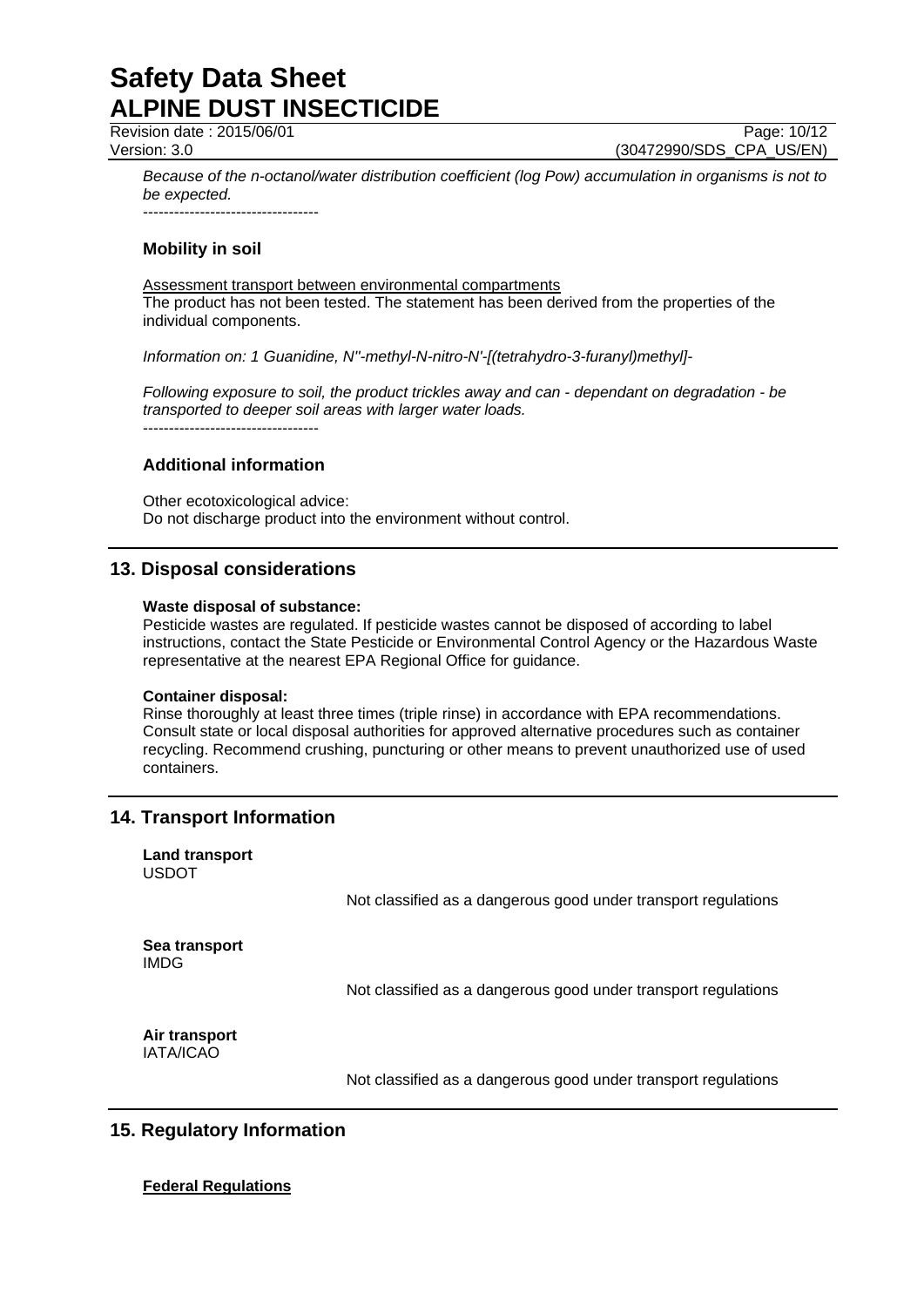Revision date : 2015/06/01 Page: 11/12

# **Registration status:**

| Chemical | TSCA, US blocked / not listed |
|----------|-------------------------------|
|          |                               |

Crop Protection TSCA, US released / exempt

**EPCRA 311/312 (Hazard categories):** Acute:

| <b>State regulations</b>  |                   |                      |
|---------------------------|-------------------|----------------------|
| <b>State RTK</b>          | <b>CAS Number</b> | <b>Chemical name</b> |
| <b>PA</b>                 | 1309-37-1         | Iron oxide           |
|                           | 1344-28-1         | Aluminum oxide       |
|                           | 61790-53-2        | Diatomaceous Earth   |
| МA                        | 1309-37-1         | Iron oxide           |
|                           | 1344-28-1         | Aluminum oxide       |
|                           | 61790-53-2        | Diatomaceous Earth   |
| N.J                       | 1309-37-1         | Iron oxide           |
|                           | 1344-28-1         | Aluminum oxide       |
|                           | 61790-53-2        | Diatomaceous Earth   |
| <b>NFPA Hazard codes:</b> |                   |                      |

# Health : 1 Fire: 0 Reactivity: 1 Special:

## **Labeling requirements under FIFRA**

This chemical is a pesticide product registered by the Environmental Protection Agency and is subject to certain labeling requirements under federal pesticide law. These requirements differ from the classification criteria and hazard information required for safety data sheets, and workplace labels of non-pesticide chemicals. Following is the hazard information as required on the pesticide label.

CAUTION: KEEP OUT OF REACH OF CHILDREN. KEEP OUT OF REACH OF DOMESTIC ANIMALS. May cause moderate but temporary irritation to the eyes. Avoid contact with the skin, eyes and clothing. Wash thoroughly after handling.

# **16. Other Information**

### **SDS Prepared by:**

BASF NA Product Regulations SDS Prepared on: 2015/06/01

We support worldwide Responsible Care® initiatives. We value the health and safety of our employees, customers, suppliers and neighbors, and the protection of the environment. Our commitment to Responsible Care is integral to conducting our business and operating our facilities in a safe and environmentally responsible fashion, supporting our customers and suppliers in ensuring the safe and environmentally sound handling of our products, and minimizing the impact of our operations on society and the environment during production, storage, transport, use and disposal of our products.

Version: 3.0 **(30472990/SDS\_CPA\_US/EN)**